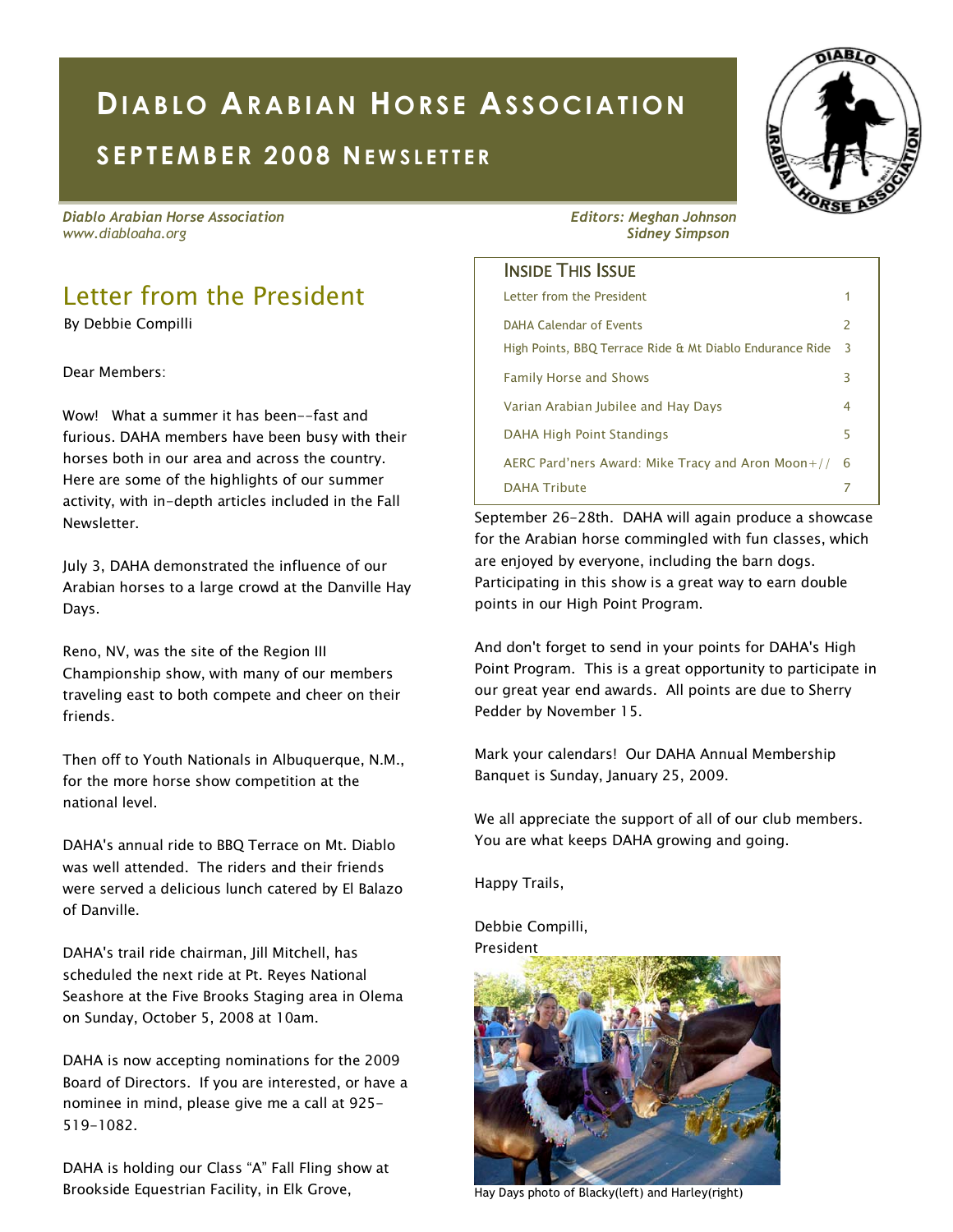## Page 2 DAHA Newsletter DAHA Calendar of Events

#### Save Mount Diablo "Moonlight on the Mountain"

One of a kind banquet fundraiser on the mountain Saturday September 13, 2008 RSVP: (925) 947-3535

#### DAHA Fall Fling Show

Brookside Equestrian Center -We need volunteers! Friday-Sunday September 26-28, 2008 Contact: Nancy Goertzen (559) 625-2631 e-mail: goertzenarab@surfside.net

#### DAHA Point Reyes Trail Ride

Sunday, October 5, 2008 - 10a.m. Five Brooks Staging Area, Olema, CA RSVP 925-250-1371

#### DAHA Annual Membership Banquet

Sunday January 25, 2009 at TBA Lafayette Veteran's Memorial Hall 3780 Mt. Diablo Blvd. Lafayette, CA 94549

# DAHA Mt Diablo BBQ Terrace Trail Ride

On Sunday, August 10th at 10a.m, 12 or so DAHA members and friends set out from Summit Ranch for Barbeque Terrace for a day of trail riding, specatular panoramic views and a wonderful catered lunch from El Balazo. Vice President Jill Mitchell led the ride to Barbeque Terrace through Pine Canyon on fire roads. This was a great opportunity to meet other DAHA members and enjoy the beautiful summer day. Barbeque Terrace was the perfect place for lunch and conversation. We're looking forward to it next year!



Nancy Justin and Elizabeth Hudson on the 2008 DAHA Mt Diablo BBQ Terrace Ride Do you have news? Email Meghan Johnson at MZara75030@aol.com

# What is High Point?

Ever wonder what our High Point Program is all about? DAHA established the High Point Program for members who compete in horse shows and other events. In recent years, the program has expanded from an emphasis on Arabian events, to include open shows and competitions at all levels. DAHA offers Class A Arabian shows, as well as all-breed, CSHA-sanctioned shows annually. Many other organizations also sponsor competitive events in our area and in regions nearby. We encourage our members to present their purebred and half-Arabian horses to the horse world at large. Championship awards are presented at an annual dinner in January. High Point class sponsorships and entry fees help to defray the cost of the awards presented. Please consider sponsoring one or more classes to help support the High Point Program. We look forward to seeing you and your horses in competition this year, whether you aspire to Regional or National levels, or prefer to compete locally. Forms and information can be found on at www.diabloaha.org under High Points and Awards. All Points are due on November 15 to Sherry Pedder. Remember that DAHA sponsored shows count for DOUBLE POINTS towards our High Point Program. Please contact Sherry Pedder for more information (925) 254-2493 or sherry.pedder@gmail.com

# 1st Annual Diablo Trail Endurance Ride 25/50!

In 104 degree heat, over 115 riders came out to Castle Rock to participate in the June 21, 2008 event. There were 36 riders who participated in the 30 mile ride with 17 finishers and there were 68 riders who participated in the 50 mile ride with 53 finishers. The riders headed out on the course at 5:30 a.m. The course traveled through Diablo Foothills, Shell Ridge Open Space and Mt. Diablo State Park. The ride management and vets kept all horses and riders safe in the hot weather conditions, and many riders commented on what a great experience they had. Save Mount Diablo raised \$12,000 to preserve the mountain. DAHA's own Mike Tracy and Shannon Mahoney won Top 5 in the 50 mile AHA Championship for Arab and  $\frac{1}{2}$  Arab. DAHA was happy to help sponsor such a worthwhile event along with Mancini Sleepworld, Lumiplexion Skin Care, and Marx & Assoc to name a few. We hope this becomes an annual event!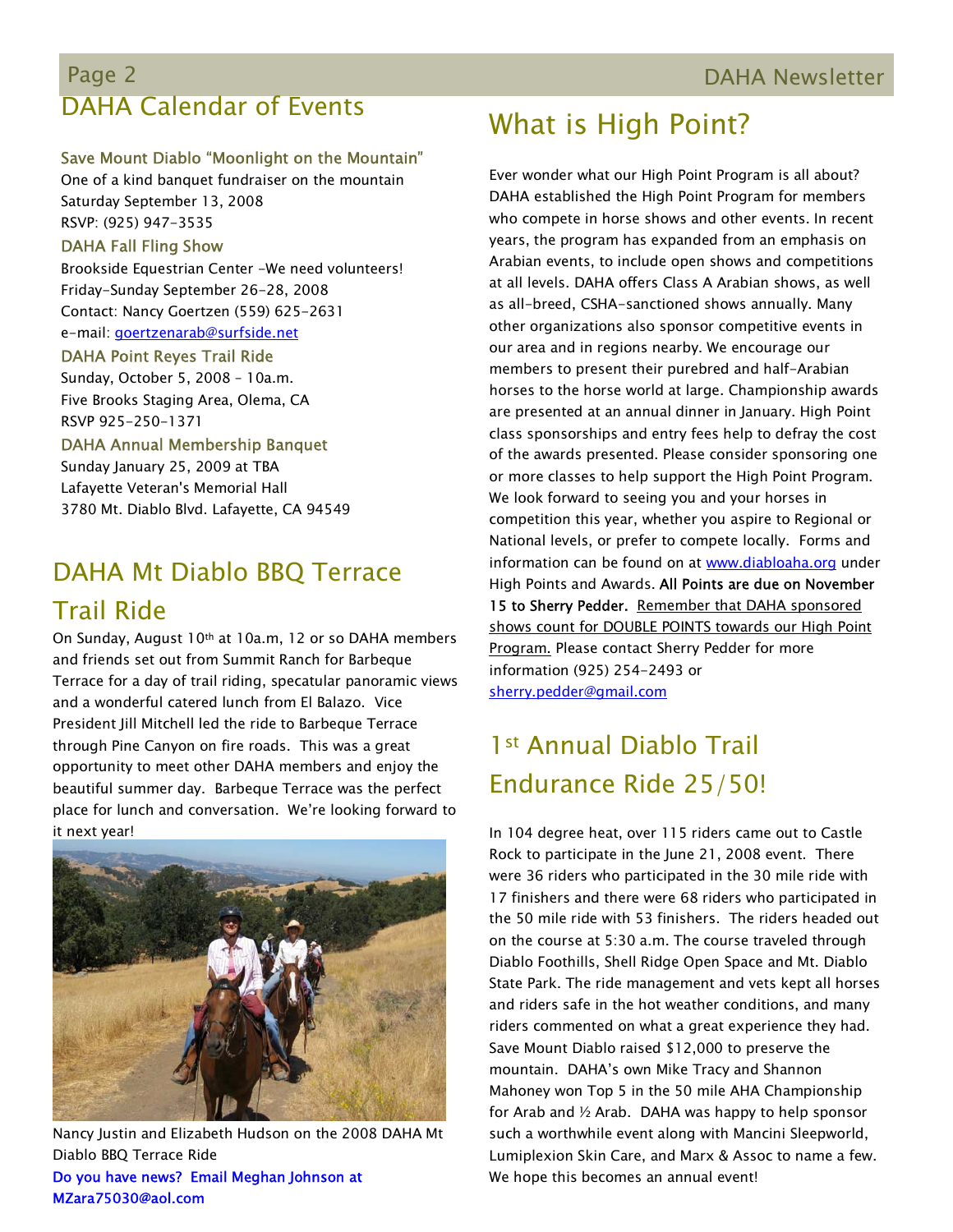## **2008 Family Arabian Horse**

DAHA is looking for Family Arabian Horse nominations for the 2009 Winter High-Points Awards Banquet. It will be to honor the "Family Arabian." There is no need to be showing or earning high points to be eligible for this new award. All you need to do is tell us your story about your special family horse. Everyone is eligible-children, adults, new riders, old pro's, colts and fillies, our horsey angels as well as old horses that have been put out to pasture. Send your story, along with a picture, Outreach Chair Sidney Simpson. We will publish them throughout the year and then choose one special horse for the Family Arabian of the Year. Want more information? Check out our website at www.diabloaha.org under "High Point and Awards." All nominations are due December 1, 2008. Do you want to nominate your horse? Send your story, along with a picture, to sidneysimpson@comcast.net

## Region III Championships

By Amanda Kelley

Region III Championship was held at the Reno Livestock Pavilion July 6<sup>th</sup> through 12<sup>th</sup>, 2008. Region III was especially fun this year. Even though the air was smoky and hot, everyone seemed to be enjoying it as always. As always, it really seemed to be a show for all ages. There were stick horses and crafts tables for the kids, as well as a silent auction and the annual poker tournament for adults. One of my favorite parts had to be babysitting all of the kids while their parents played poker. I think the best part about the show was really being able to spend an entire week with the people you usually only see for a couple days at other shows. The competition was of course amazing as well.

## DAHA at Youth Nationals

By Amanda Kelly

Youth Nationals was even more fun than Region III! The level of competition in Albuquerque is almost ridiculous and the highlight of my trip was not only competing there but just watching the classes. Also me and five or six DAHA Youth attended the AHYA Convention there and represented Region III, which was incredibly fun! We got to play games, vote on AHYA officers, and listen to the famous Joel Kiesner speak. He was really inspiring and talked about how it's really not the end of the world if we come home without a ribbon. Another highlight was riding on the racetrack! It made me realize that I could never be jockey.

But all in all, youth nationals was and will always be an amazing experience that anyone would be lucky to be apart of.

#### DAHA Fall Fling Show

Our Fall Fling Show will be at Brookside Equestrian Park, September 26 - 28, 2008. Entries close September 7, 2008. Last year we received record entries for 194 horses, a huge increase from the previous year which was entries for 163 horses. We will be hosting 200 classes including some "Fun Classes" on Saturday afternoon. There will be a pizza party Friday night and an ice-cream social Saturday afternoon. We are still looking for volunteers to give out ribbons, help run the office and administrative duties, be Ring Stewarts and Scribes for the judges. Class Sponsorships are available, \$15 per class, \$25 for two classes. Please call Coke Swift at 209- 464-1932 or willowjewelfarm@yahoo.com if you are interested in volunteering or sponsoring a class. Your support will make this show a success!

#### DAHA Point Reyes Ride

By Meghan Johnson

As promised, a second DAHA sponsored trail ride at Point Reyes is Sunday, October 5, at 10 a.m. We will be meeting at Five Brooks Trailhead for a spectacular six mile trail ride through the redwoods to the beach where we will enjoy lunch with the horses. Please bring halter/leadrope and bagged lunch. RSVP to Jill Mitchell by Oct 1st 925-250-1371 For directions, contact Jill.



Board Member Lynne Chavelle and friends riding through the redwoods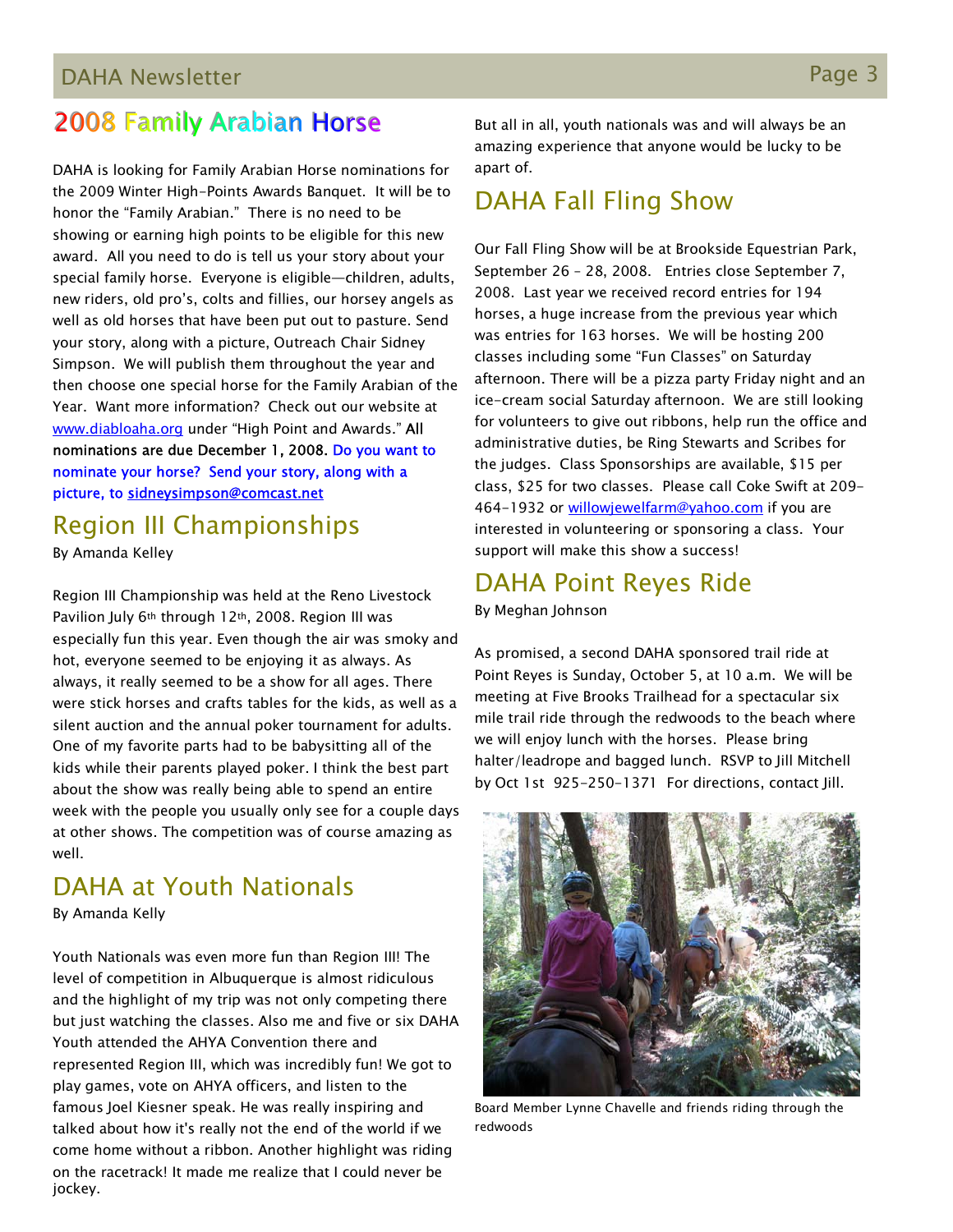#### Page 4 DAHA Newsletter

## Varian Arabian Jubilee

By Sidney Simpson

Our Varian weekend on August 9-10, was fabulous. I had wanted to show Loren, my rather non-horsey husband-- what an amazing facility it is--beautifully landscaped with flowers everywhere, clean, state-of-the-art, and gentle. It is a facility with gorgeous barns and grounds that are impeccable. It's like wandering into a storybook--no flies, no odors...everything is elegant. I wanted him to see the animals--all breath taking, well kept--spirited and athletic and at the same time calm and unafraid--no jittery animals. Sheila has both the mares and the stallions all barefoot, and she has let all of their bridle paths grow out so that their manes drift into the forelocks without interruption. It has a wild, free look. I loved it. All of them--mares, stallions, and babies alike--are friendly, curious, interested in the people around them. Clearly they have been treated kindly, gently-- never having had a reason to be fearful. I wanted him to see the training--Jaime and Mike--two talented Mexican fellows who began about 15 years ago mucking stalls and are now her primary trainers--excellent horsemen, with calm, gentle ways about them--men who clearly love their work. I wanted Loren to get a sense of who Sheila Varian is--a one-ofa-kind, down-to-earth icon--cowgirl hall of fame and your next door neighbor all rolled into one--fabulous stories to tell...quick to laugh and tease...and quick to well up with emotion. This was palpable when she presented Desperado V-- (Cheyenne's dad) her beloved stallion for well over 20 years--a stallion who has bred over 1,000 foals and made her millions of dollars --a massive, muscular, athletic, multi-talented Arabian who has been on the cover of Horse and Rider. His breeding days are done and there is now a hint of arthritis as he moves. Yet he is still clearly the king--you sense that in him and also in Sheila. It is clear how much she loves him and he her. He has now retired from the stallion barn and is in his own very large, grassy pasture. The stall that was his is now filled with another equally beautiful, talented stallion--waiting to pass along his traits to other babies. When she presented Desperado along with the other stallions at liberty, he still strutted his stuff, tossing his mane and playing with Sheila. There wasn't a dry eye in the house.

I know I had a lump in my throat. Each horse has his own music that Sheila has carefully chosen to complement the horse's attitude and movement, and he moves to it when shown at liberty. For over 20 years Desperado's has been the song Desperado. At this point in the stallion's life, it takes on a particular sense of pathos.

Sheila did everything first class--wonderful food, a beautiful presentation, her fabulous staff, classy vendors, her own warmth and experience--and of course the amazing horses.

I had wanted to give my husband some understanding of why Arabian horses are such an important part of my heart--to share that love with him. It could not have been more perfect.



DAHA at Danville's "Hay Days" **Celebration** By Sidney Simpson

Just a note to say that I was delighted with the way Danville Hay Days turned out. What a lovely, oldfashioned celebration--couldn't have been nicer. Initially we were concerned at the inadequate horse parking and congestion, but all of those concerns quickly vanished when we saw the bright-eyed, enthusiastic crowd who were so taken with our horses--2 Arabians, a quarter horse (in native Arabian costume), and a miniature horse that is used in a children's hospice program. I would rate it 100% success! What a thrill to see so many people clamor around to see our horses up close and to touch them. Our full table of flyers and brochures was well received and well manned with volunteers, answering questions, etc. I understand that a lot of flyers were taken. The folks from Kiwanis seemed thoroughly pleased with what we presented. This is something we can build on for next year.

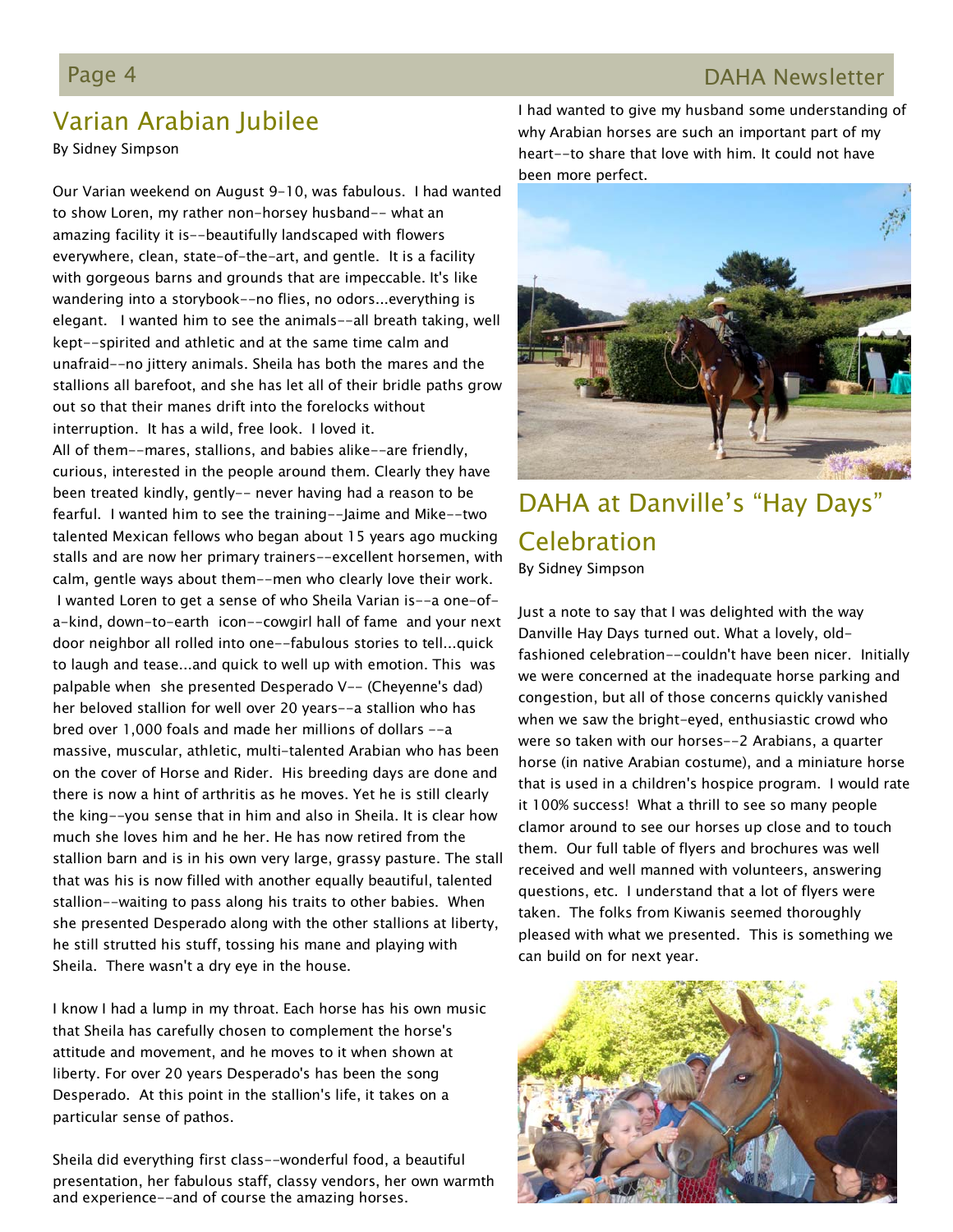# **DAHA Newsletter** Page 5

| 2008 High Point Standings                 |                | <b>HA WESTERN PLEASURE:</b>                          |        |  |
|-------------------------------------------|----------------|------------------------------------------------------|--------|--|
|                                           |                | <b>ISHI CP HAHR</b>                                  |        |  |
| By Sherry Pedder<br>August 5, 2008        |                | <b>PATI CAKE</b>                                     |        |  |
|                                           |                | <b>CITRINE</b>                                       | 71     |  |
| <b>PB WESTERN PLEASURE:</b>               |                | <b>HA VERSATILITY:</b>                               |        |  |
| <b>OK.Formally Attired</b>                | 22             | <b>PATI CAKE</b>                                     | 9      |  |
| <b>Buckaroo MA</b>                        |                | <b>CITRINE</b>                                       |        |  |
| <b>Lucille Ball</b>                       | 5              |                                                      |        |  |
|                                           |                | <b>HA HUNTER PLEASURE:</b>                           |        |  |
| <b>PB ENGLISH PLEASURE:</b>               |                | <b>DREAM IN COLOR</b>                                | 138    |  |
|                                           |                | <b>ISHI CP HAHR</b>                                  |        |  |
| <b>PB HUNTER PLEASURE:</b>                |                | <b>CITRINE</b>                                       | 12     |  |
| <b>Buckaroo MA</b>                        |                |                                                      |        |  |
|                                           |                | <b>SPORT HORSE UNDER SADDLE:</b>                     |        |  |
| PB VERSATILITY:                           |                | <b>DREAM IN COLOR</b>                                | 48     |  |
| <b>OK.Formally Attired</b>                | $\overline{7}$ | Way Cool Zee+/                                       | 16     |  |
| <b>Buckaroo MA</b>                        | 37             |                                                      |        |  |
| <b>Lucille Ball</b>                       | 9              | SPORT HORSE-IN-HAND (PB&HA) ISHICP:                  |        |  |
| Way Cool Zee + $/$                        | 300            |                                                      |        |  |
|                                           |                | <b>ENDURANCE:</b>                                    |        |  |
| <b>PB HALTER MARES:</b>                   |                | <b>MAKAYLAA</b>                                      | 73     |  |
| PB HALTER STALLIONS:                      |                | STELLE FIRE $11+/-$                                  | 345    |  |
| PB HALTER GELDINGS:                       |                | <b>ARON MOON+//</b>                                  | 137.50 |  |
| <b>HA ENGLISH PLEASURE:</b>               |                |                                                      |        |  |
| <b>HA HALTER GELDINGS:</b>                |                | <b>COMPETITIVE TRAIL:</b>                            |        |  |
| <b>HA HALTER MARES:</b>                   |                | ARON MOON+//                                         |        |  |
|                                           |                | <b>DRESSAGE:</b>                                     |        |  |
| <b>JUNIORS: 10 &amp; UNDER - WALK/JOG</b> |                | SHAMELESS BEY-/                                      | 30     |  |
| C.Edwards/OK. Formally Attired            | 24             |                                                      |        |  |
|                                           |                | <b>AMATEUR EXCELLENCE PERF:</b>                      |        |  |
| <b>JUNIORS: 13 &amp; UNDER</b>            |                | <b>DEBBIE BARTMAN</b>                                | 316    |  |
| M.Engelhart/Lucille Ball                  | 133            |                                                      |        |  |
| A. Edwards/Pati Cake                      | 28             | <b>AMATEUR EXCELLENCE HALTER:</b>                    |        |  |
|                                           |                | <b>EMERALD VIXEYN SENIOR (PB &amp; HA):</b>          |        |  |
| <b>JUNIORS: 14 - 17</b>                   |                | <b>PATI CAKE</b>                                     | 37     |  |
| A.Engelhart/Lucille Ball                  | 6              |                                                      |        |  |
| A.Engelhart/Buckaroo MA                   | 135            | <b>TRAINER INCENTIVE:</b>                            |        |  |
| A.Engelhart/Citrine                       | 82             | <b>JILL MITCHELL</b>                                 | 5      |  |
| K. McKillop/Citrine                       | 50             | <b>JUDI JACKSON</b>                                  | 1      |  |
|                                           |                | <b>DEBBIE COMPILLI</b>                               | 1      |  |
| <b>IBN SKOVDUE-ADULT</b>                  |                |                                                      |        |  |
| <b>Amy Edwards</b>                        | 22             | Thanks for joining the DAHA 2008 High Point Program. |        |  |
| Debbie Bartman                            | 316            | Remember that DAHA-Sponsored shows count for         |        |  |
|                                           |                | double points! All points are due November 15.       |        |  |
| <b>IBN SKOVDUE-JUNIORS</b>                |                | IT'S NEVER TOO LATE TO JOIN                          |        |  |
| Alexa. Engelhart                          | 35             | <b>GOOD LUCK!</b>                                    |        |  |
| <b>Caroline Edwards</b>                   | 24             |                                                      |        |  |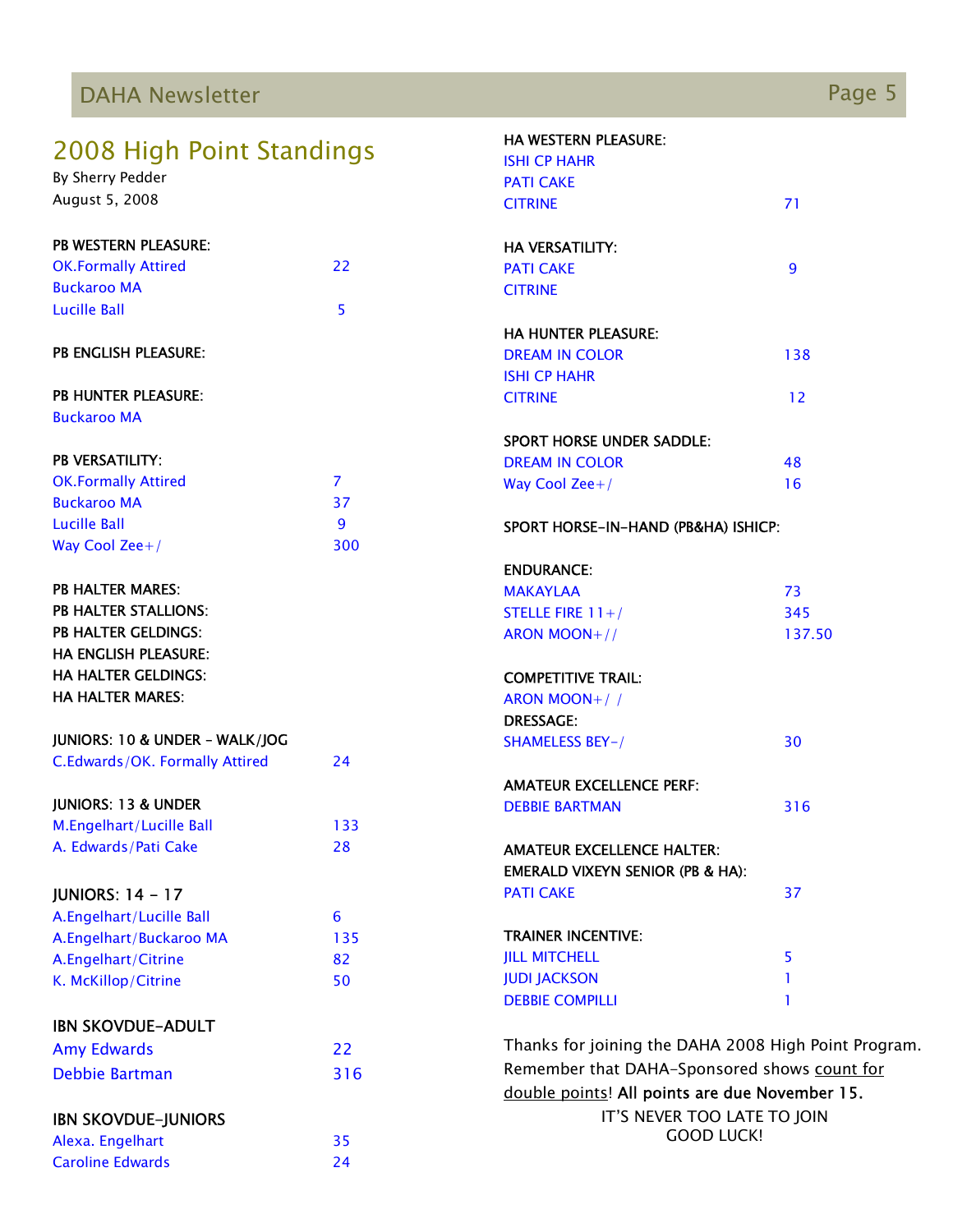#### Page 6 DAHA Newsletter

## DAHA's Mike Tracy and Aron Moon +  $//$ win 2007 AERC Pard'ners Award!

Reprinted from Endurance News, the monthly magazine of the nonprofit American Endurance Ride Conference, www.aerc.org, By Troy M. Smith

A year after winning the Arabian Horse Association's Distance Horse of the Year Award, Aron Moon+// and his owner, DAHA member Mike Tracy, were awarded one of the American Endurance Ride Conference's top honors: the 2007 Pard'ners Award. Named for Mae Schlegel and her longtime mount, Pard, this award honors those horse and rider partners who engender a spirit of friendship, enthusiasm and championship - yet always keep good sportsmanship their first priority. The bond between Mike and Aron Moon+// has been strengthened over 19 years of competing together  $-$  not only in endurance, but in ride & tie, competitive trail, and triathlons as well. In their first year of competition, when Aron Moon $+/$  was 5, Mike recalls, "We were both green, and I got thrown off a number of times. It took quite a while for us to bond. "Their early years were a definite challenge. They had rides marred by a tumble into a creek and near-drowning (Western States 60) and a split coronet band after falling during a river crossing (AHA National Endurance Ride, 2000). The latter necessitated repair (with chewing gum and a torn-off jacket sleeve!) that allowed the duo to make the six miles to the next vet check. When presenting the award at the 2008 national awards banquet, Robert Ribley gave a humorous account of Aron Moon+ $\frac{1}{4}$  and Mike's first ride. "They came down the trail and the horse looked great, but the rider was bouncing every which way," recounted Robert. "Luckily they have improved over the last 19 years." Mike recalls thinking, "When Robert started taking about a rider who kept getting thrown off his horse, a rider who used a Thoroughbred racing saddle, a rider who pulled his horse in a single-axle wooden horse trailer in which his horse rode backwards, I thought, "that sounds like me and Moon." "It was an honor" to have Robert and Melissa present the award, said Mike, who has crewed for the Ribleys at Tevis. "You won't find nicer people," he said. In his acceptance speech, Mike noted that it's all about the horse. "You take care of him or her and they will take care of you down the trail," he said. "In my case, I just happened to get an exceptional animal. In fact, in the Bible at 1 Corinthians 4:7 it says, 'For who makes you to differ from another? Indeed, what do you have that you did not receive? If, now, you did indeed receive it, why do you boost as though you did not receive it?' So, I don't boast at any accomplishment. I just give thanks to Jehovah God for the gift of Aron Moon  $+//$ . Moon, a 15'1 hand half-Arabian gelding born in 1983, has averaged 6/1 rides started per season, with an average of 5.2 completions.

 His total career mileage stands at 5,625. He has completed 15 100-milers. All this with a 215-pound - well, except for one ride in 1998 when Judy Houle took a turn on Moon. Mike and Moon have watched out for each other for all their years in competition. On Moon's first Tevis ride, in 1992, the pair came into a checkpoint late in the ride. "The volunteer said they didn't have any horse water, just people water. So I took the water and put it in my scoop and gave it to Moon," said Mike. "The lady said that we were real partners. I ended up running a lot that day-so much so that I finished the ride with two sprained ankles." After a year off, Mike and Moon are back on the trail in 2008, already completing an LD ride in March. "Its funny you hear about giving you horse some time off all the time, in 2007 after 18 straight years of completion, I decided to take some time off. It works wonders; in 2008 I'm raring to go." The Pard'ners Award was a culminating accomplishment for Aron Moon+//, sired by Ha Shah Ghalleb and out of a grade bay mare. He has already been honored by International Arabian Horse Association as a half-Arabian Legion of Excellence award-winning horse. Other highlights of this team's career have been six Tevis Cup and two Race of Champions in 111 starts, with 39 top tens. They were also winners in the 2000 short-course World Ride & Tie Championship, have won in competitive trail, and completed the Almaden Triathlon four times. When Aron Moon+// was honored for completing 5,000 AERC miles, Mike wrote, "Aron Moon has God-given ability. He has been too successful to say that I had a large part in his success....I'm sure the way I rode him, his diet, shoeing, etc, had something to do with his long, successful career. But you can't buy hear. Jehovah gave him that." "He exemplifies what endurance is all about," said Mike, "when you are tired, hungry, sore, and you still strive to finish, because to finish is to win."

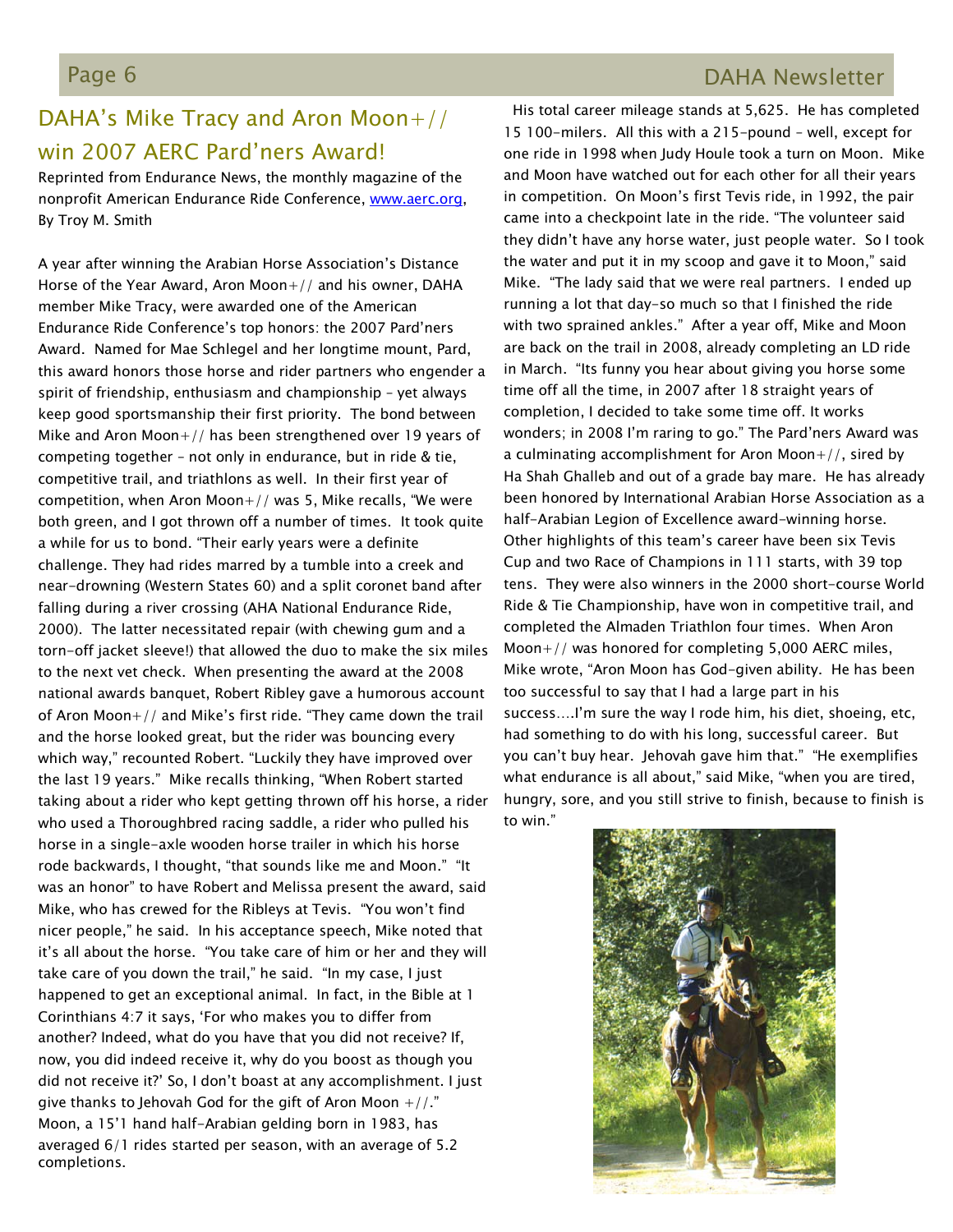## DAHA Newsletter **Page 7** and the page 7 A DAHA Tribute

Reprinted from Contra Costa Times and by Evelyn Call DAHA lost two long time members couple of months. President Debbie Compilli's mother, Bette Hill Vinson and Jan Braun Williams.

**Bette Hill Vinson** - July 27, 1918 - June 20, 2008 Bette and her family has lived in Contra Costa County since 1950. The couple settled in the Seattle area during WWII, invested in real estate, and showed horses in their spare time. With their four children, they moved to Walnut Creek, as trainers at the John Rodgers Arabian Ranch, and in 1954, founded Vinsons' Western Wear. The annexation of Heather Farms as an equestrian center was a project they supported and is a memorial to their vision. In 1965 the Vinsons retired to devote full-time attention to Diablo Arabians on their Danville ranch. Widely known as a horsewoman and breeder of champion Arabian horses, there was none tougher than Bette, with lighter hands or a softer heart. In her quiet, confident manner, she won various North American Trail Ride Conference rides, and swept the Lightweight, Best Conditioned, and the Sweepstakes Divisions of the 1958 Mount Diablo Trail Ride, a grueling eighty-mile ride over the summer-hot/rugged terrain on the Arabian gelding, Shamus. The couple competed in working horse events, concentrating on cutting horse competitions. Both won national championships. After Lee's death in 1992, Bette and daughter Debbie Compilli continued their successful boarding and training operation. Bette was a gracious, hard-working lady, a word that may be out of vogue, but perfectly defines her manner with family, friends, or strangers. Her influence will be felt through the generations. She never abandoned her simple country roots but she made her own place in the world.

Janice Braun Williams -December 22, 1941 - July 13, 2008 It was a considerable shock that we learned of the passing of our friend and long-time D.A.H.A. member, Janice Williams. She had been ill for most of the past year, but it still seemed so sudden and was years too soon. Jan was too young and had many things she wanted to do with her beloved husband, Karl, including travel and enjoying their grandchildren. Jan was a bright, enthusiastic, woman of faith, who loved her family and all animals, especially her horses. She had managed thoroughbred breeding facilities and eventually became an Arabian horse owner while raising six children. They lived for many years at their ranch in Livermore, during which time Jan joined and became active in D.A.H.A. She showed her horses and served on the Board of Directors and on various committees, helping with most of the club's horse shows as well as other activities.

She was twice chosen to be President, taking her duties seriously and prodding us all to better efforts on behalf of our members and, more importantly, our beautiful horses. Jan always looked for opportunities to promote Arabians and welfare of horses that had been mistreated and giving them the care and love they needed. Jan was a published author of childrens' books and Christian romance novels. When Karl retired and they moved to Newcastle, Jan made certain that her horses were settled into good homes. We offer our love and sincere sympathy to Jan's husband, Karl, to her children and grandchildren, and to Jan's mother Olive Braun. We join you in missing her.

#### In Memory of Pati Cake+// 1992-2008

#### By Amy Edwards

It is with deep sadness that I report to the members of DAHA and Region III of the passing of one of the greatest mares ever to grace our arenas with her presence, Pati Cake $+//$  at the age of 16. She became ill at Youth Nationals and was euthanized in surgery just 24 hours from the time she exhibited her first symptoms. She had a perforated duodenal ulcer, a very unusual, one in a million case. Pati  $\text{Cake}+//$  had a bright and long career with seven National Titles including two National Championships and 3 National Reserve Championships, with multiple Regional Titles including Championships in Half-Arabian Trail, Half-Arabian Western Pleasure, Side Saddle, Showmanship, Walk-Jog Western Pleasure, and Walk-Trot Hunter Pleasure. She earned her Legion of Excellence in 2007. She had been under the gentle hands of Jill Mitchell for her entire career, and owned by two families that loved her dearly. But the biggest job she had was the one she did at home. She was the first horse for not one, but two little girls. She cared for them through some of life's biggest tragedies, and all those little disappointments that little girls have to go through. She was a perfect listener, and kept all their secrets without fail. All she required in return was a few extra carrots, a soft hand, and those sweet words that little girls have for their very special horses. We were not prepared to lose Pati Cake+// so soon, and we will carry her in our hearts forever. What we learned from her, we will always cherish. She was a once in a lifetime mare and our lives are richer for having known her.



Alison Edwards and Pati Cake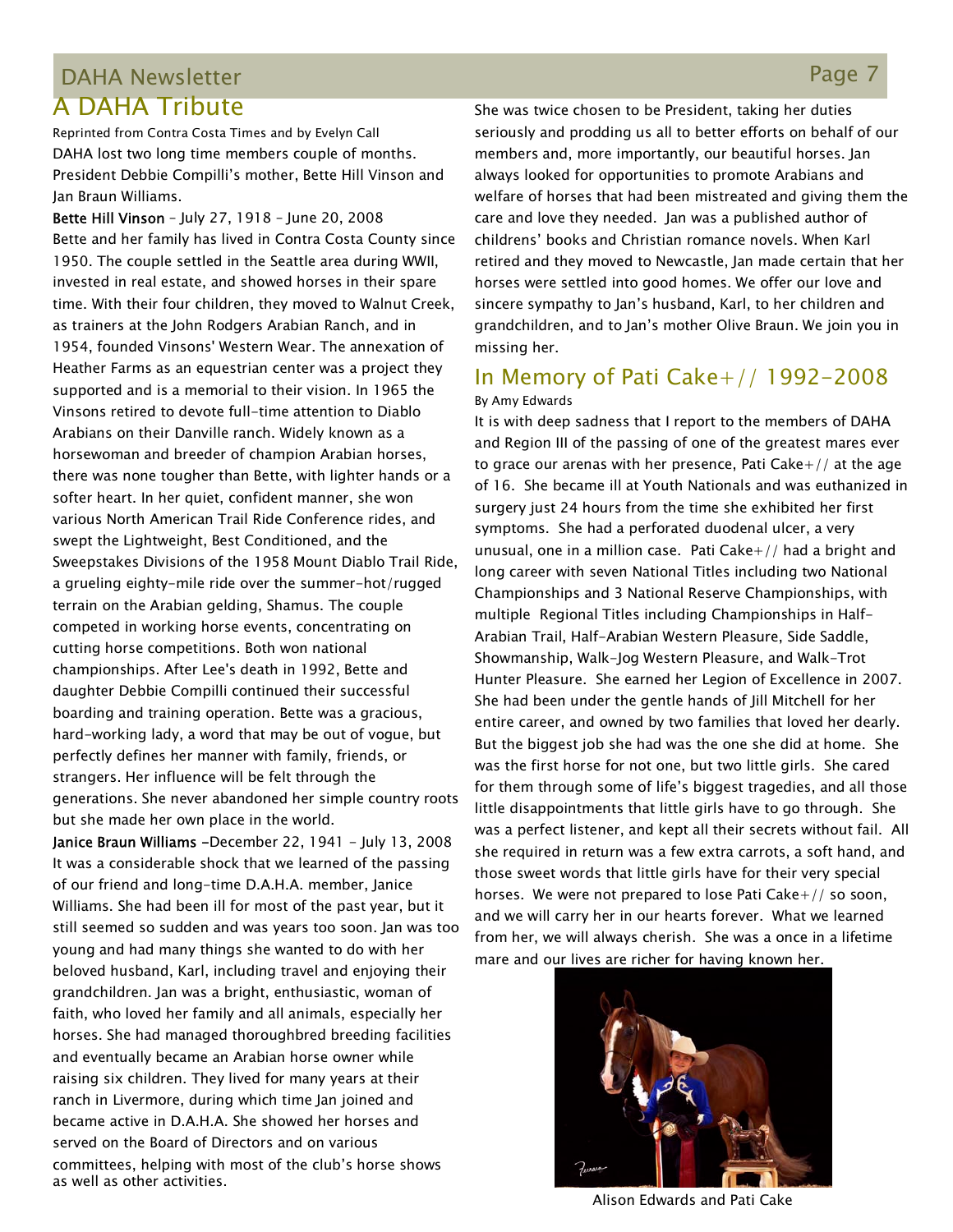#### Page 8 DAHA Newsletter

1600.

#### DAHA Classifieds

For Sale: Pure Arabian Pony Dreamfire WR

"Butch" is 2  $\frac{1}{2}$  years old and ready to start. He has been brought in from pasture, clipped and is learning to longe. An allblack gelding with a left rear white sock, a star and a tiny snip. His sire is the champion black Dreamcatcher. Butch is pony size at 14.1 hh, ideal for a 4-H or Pony Club rider. He loves people, is gentle and curious and ready for a job. Registered AHA and Sweepstakes nominated. See him at Jesse Saldaña Training Center, 5425 Stony Point Rd, Santa Rosa, tel (707) 665-9932 or Audie (510) 541-

#### National Champion Mare for Sale

**Princess Husseri + 1995 Purebred Arabian Mare (Hussar x HH Meri-Maid) Breeders Sweepstakes** 

Distinguished show record in open and amateur reining and hunter pleasure. Big, beautiful chestnut 15.2h, Princess Husseri+ won her Legion of Honor in 2007 and has a superb laidback disposition. She is talented, quiet and excellent on the trail! Started on cows. \$13,000 Currently in training with Crystal McNutt

Would make outstanding Youth or Amateur horse!

Please contact: Jessica Mattson (925) 330-0574



Price (after 30 days, training): \$3500.